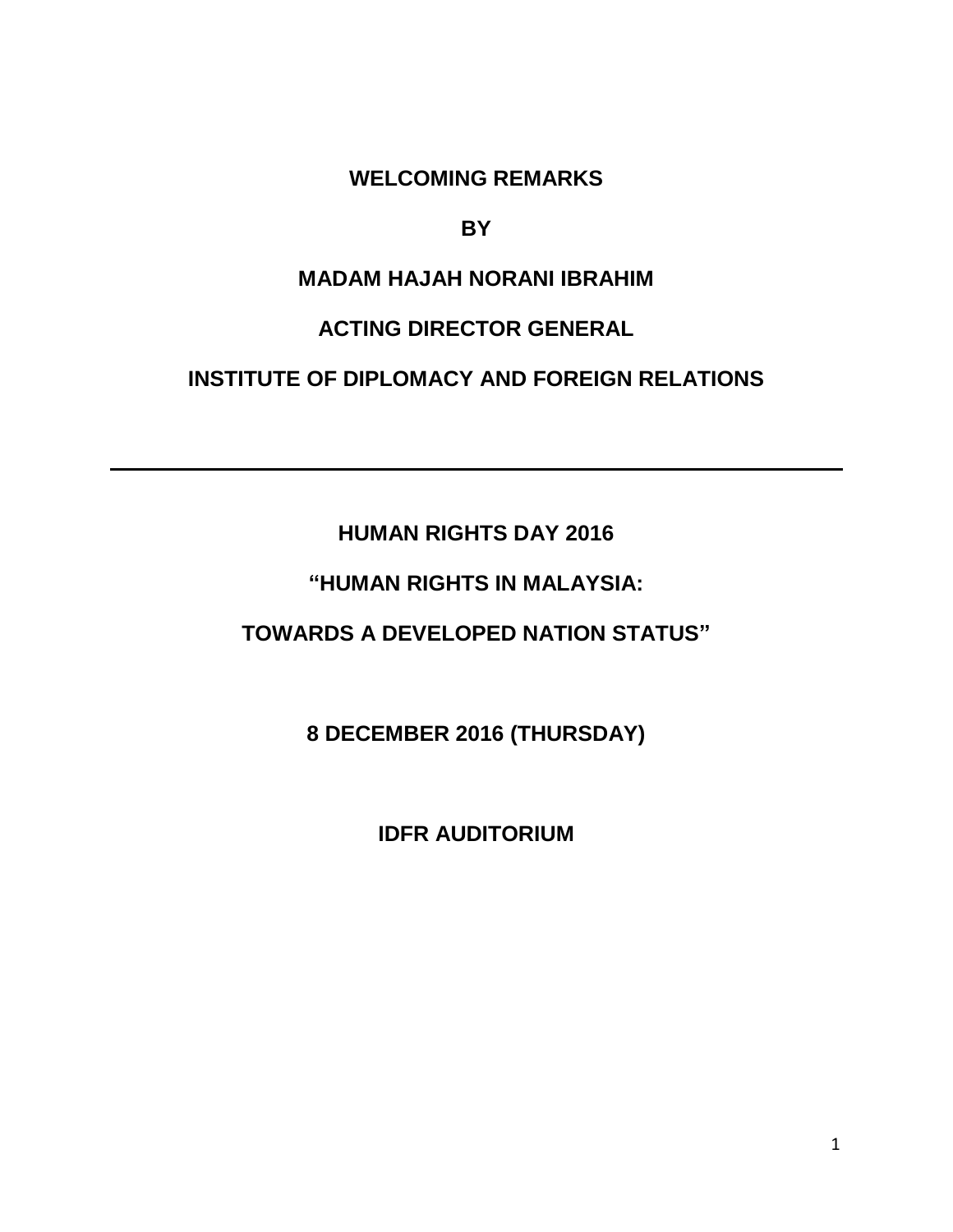Bismillahirrahmanirrahim

Assalammualaikum Warahmatullah Wabarakatuh

Good Morning and Salam 1Malaysia.

Yang Mulia Tengku Tan Sri Dato' Seri Ahmad Rithaudeen President of UNAM

YBhg. Tan Sri Razali Ismail Chairman of SUHAKAM and Deputy President of United Nations Association Malaysia (UNAM)

Mr Jakob Simonsen UN Resident Coordinator/UNDP Resident Represent *ad interim*

Distinguished Moderators and Panelists

Members of the Diplomatic Corp

Senior Officers of Wisma Putra and IDFR

Distinguished Guests, Ladies and Gentlemen

1. It is a great pleasure to welcome you to this important event. My gratitude to our co-organisers; the United Nations Association Malaysia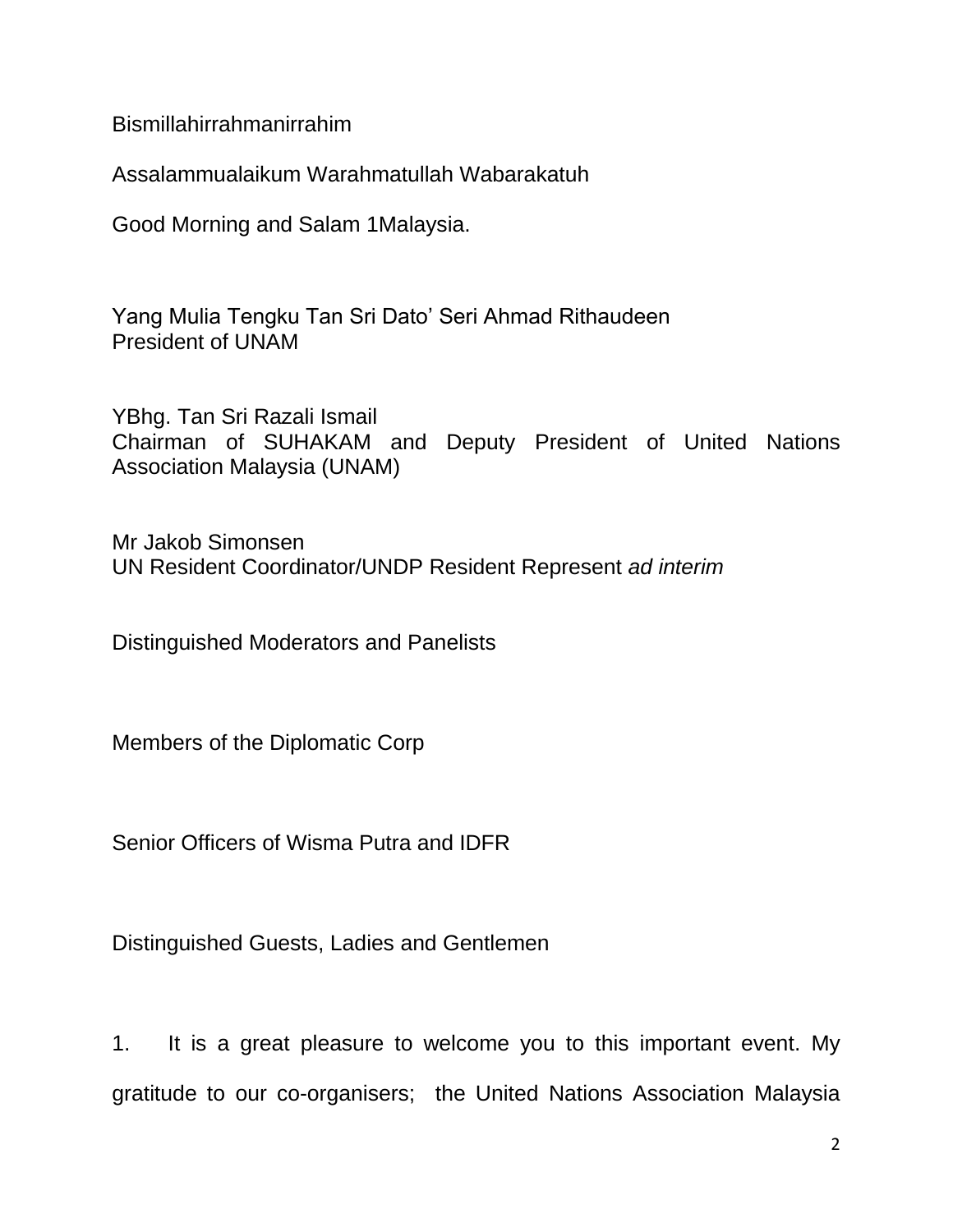(UNAM), the Human Rights Commission of Malaysia (SUHAKAM), and the United Nations Country Team of Malaysia (UNCT) for their lead in encouraging meaningful dialogue on such an important subject. Human Rights is not just an academic subject but a living and evolving concern that affects our political, economic and social mores. Today's event reflects the importance we attach to Human Rights. We want to know more, we want to encourage dialogues and we also want to contribute towards greater understanding and more holistic approach to the subject.

2. Towards this end, I would also like to welcome UNAM, SUHAKAM and UNCT to future collaborations with IDFR. IDFR is expanding collaborations with other organisations as part of its transformation into both training and learning centre as it endeavors to offer quality training courses and topical intellectual discourses, seminars, fora and roundtables.

3. Thank you to all our distinguished moderators and panellists agreeing to share their ideas and views in today's panel discussions. We will be discussing two topics today First: **"Accession to Core International Human Rights Treaties-Where We Move From Here"** and Second: **"Human Rights in Malaysia-Towards a Developed Nation Status".** The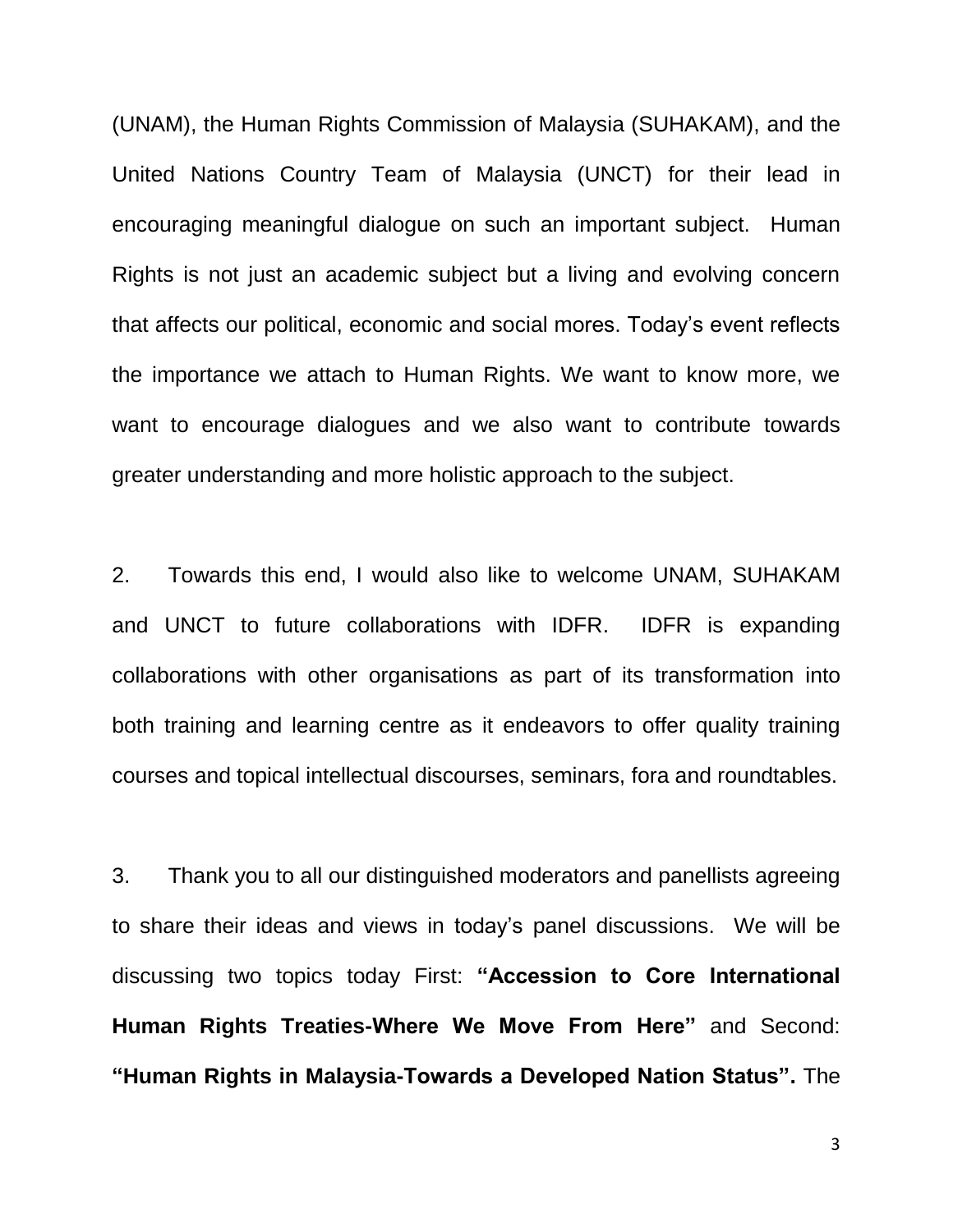combined knowledge, expertise and foresight of our panellists today will immensely contribute to our intellectual discourse and make this an engaging and meaningful event.

Distinguished Guests, Ladies and Gentlemen,

4. On this important day, Malaysia stands together with the international community to celebrate the Global Human Rights Day of the United Nations. Today, we commemorate the adoption of the Universal Declaration of Human Rights (UDHR) in 1948 as "a common standard of achievement for all peoples and all nations". Drawing parallel to Malaysia's own ambitions to achieve a developed nation status by 2020, the theme chosen for Human Rights Day this year is the aptly titled **"Human Rights in Malaysia: Towards a Developed Nation Status".** 

Distinguished Guests, Ladies and Gentlemen,

5. Today, we celebrate the inherent rights of any human by virtue of being human. It is an inborn right that belongs to everyone from all walks of life despite belief, gender, race, age, color and status. It is a right that is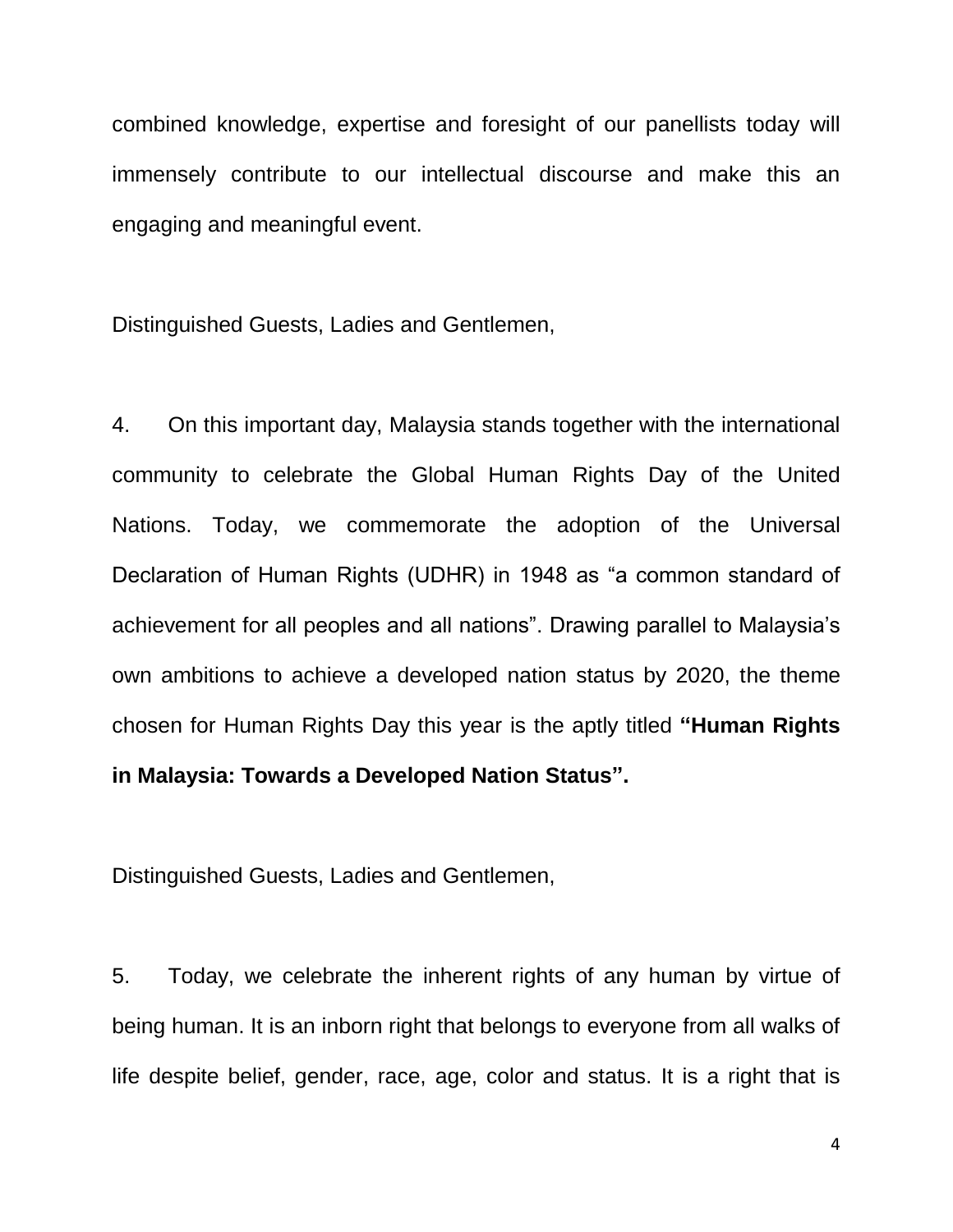naturally ours, such as to the right to be free and equal, the right to a nationality, the right to democracy, the right to education, the rights for workers, and the freedom of thought. Human rights are there to protect the dignity of a human. This protection is reflected in the customary international law, coded in declarations, treaties, covenants and domestic laws and embraced in policies that we have today.

6. In the pursuit of development, however, many of these rights are at times neglected. As our ambitions get higher and many of our needs even more complex, we tend to forget that there are those left behind. Segments of society where people with less resource often find themselves denied of access to basic healthcare, job opportunities, and education.

7. As a developing nation, Malaysia faces the delicate task of balancing the need for development and the protection of human rights. We acknowledge that there is a need for a holistic approach to development, and we have strived to do just that. In Malaysia, our national laws and policies have been formulated to put the wellbeing of the *rakyat*, or the people, and the perseverance of our national integrity as our priorities. Many initiatives undertaken by the Government, such as the Government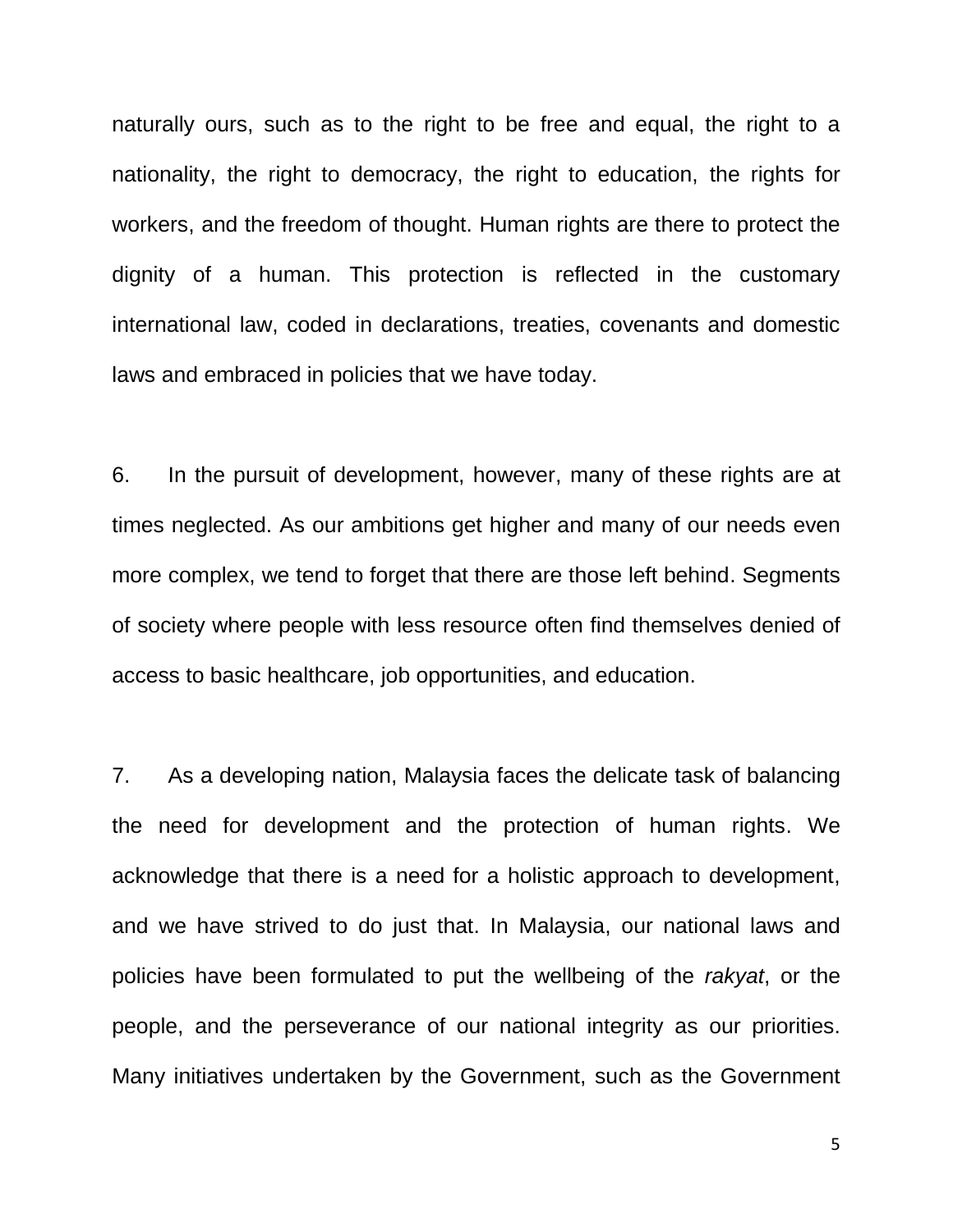Transformation Programme and the Economic Transformation Programme, have been crafted to address development concerns such as eradication of poverty and uplifting the standard and quality of life. Addressing the gaps in society will help us to counter the pitfalls of development and ensuring the dignity of human life. As competition gets more stiff, we need to strike a balance between being highly productive and upholding the basic rights of our people. To this end, our laws and policies are constantly evolving, albeit not too fast, to cater to the ever changing nature of the society.

Distinguished Guests, Ladies and Gentlemen,

8. Malaysia is committed to the Agenda 2030 on Sustainable Development Goals (SDGs) and incorporation of measures to achieve the SDGs which integrated all 17 goals which are related to human rights principles and standards. The Honourable Deputy Prime Minister, YAB Dato' Seri Dr. Ahmad Zahidi, at the 71<sup>st</sup> Session of the United Nations General Assembly (UNGA) in September this year has expressly stated Malaysia's commitment to integrate the SDGs as part of the national outcomes under the Eleventh Malaysia Plan. To serve as an overarching and guiding policy for Malaysia's sustainable development, Malaysia is also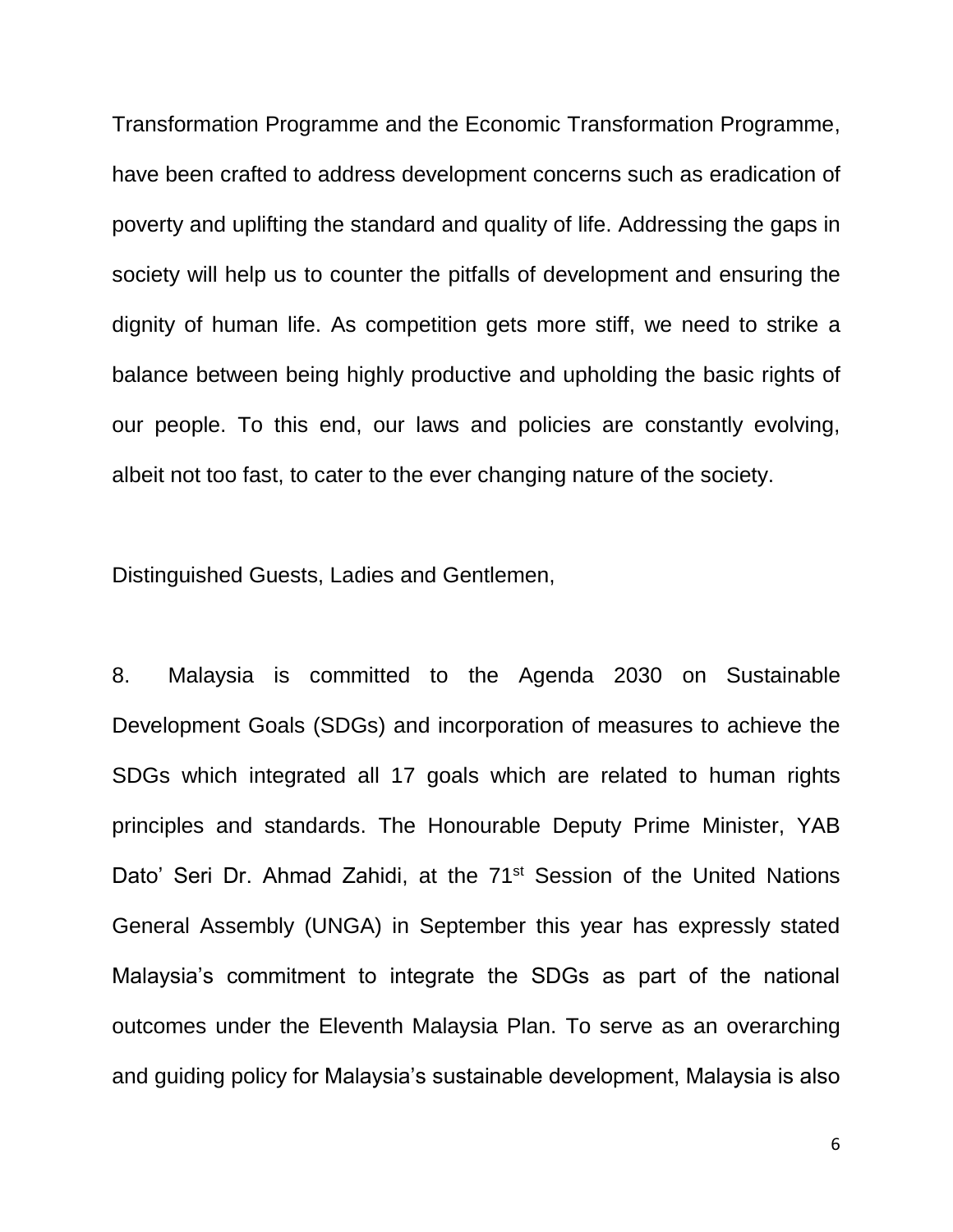formulating a National SDG Roadmap, establishing a broad-based and inclusive committee to oversee the implementation and monitoring of SDGs*.*

9. The recent 8<sup>th</sup> ASEAN-United Nations Summit held in Vientiane, Lao PDR, has also placed emphasis on the promotion of peace, prosperity and human rights in the world. The United Nations Secretary-General, Ban Ki Moon has lauded the ASEAN-UN Plan of Action as an opportunity to promote peace, prosperity and human rights, complimentary to the ASEAN's Community Vision 2025 and the 2030 Agenda. This falls in line with ASEAN's undergoing efforts to promote the importance and protection of human rights at the national, regional and international levels, and the need to strengthen the collaboration between the ASEAN Inter-Governmental Commission on Human Rights (AICHR) and the UN in areas of mutual interest.

10. This partnership could enhance the promotion and protection of human rights, especially the rights of women and children through exchanges of best practices and capacity building, as well as promoting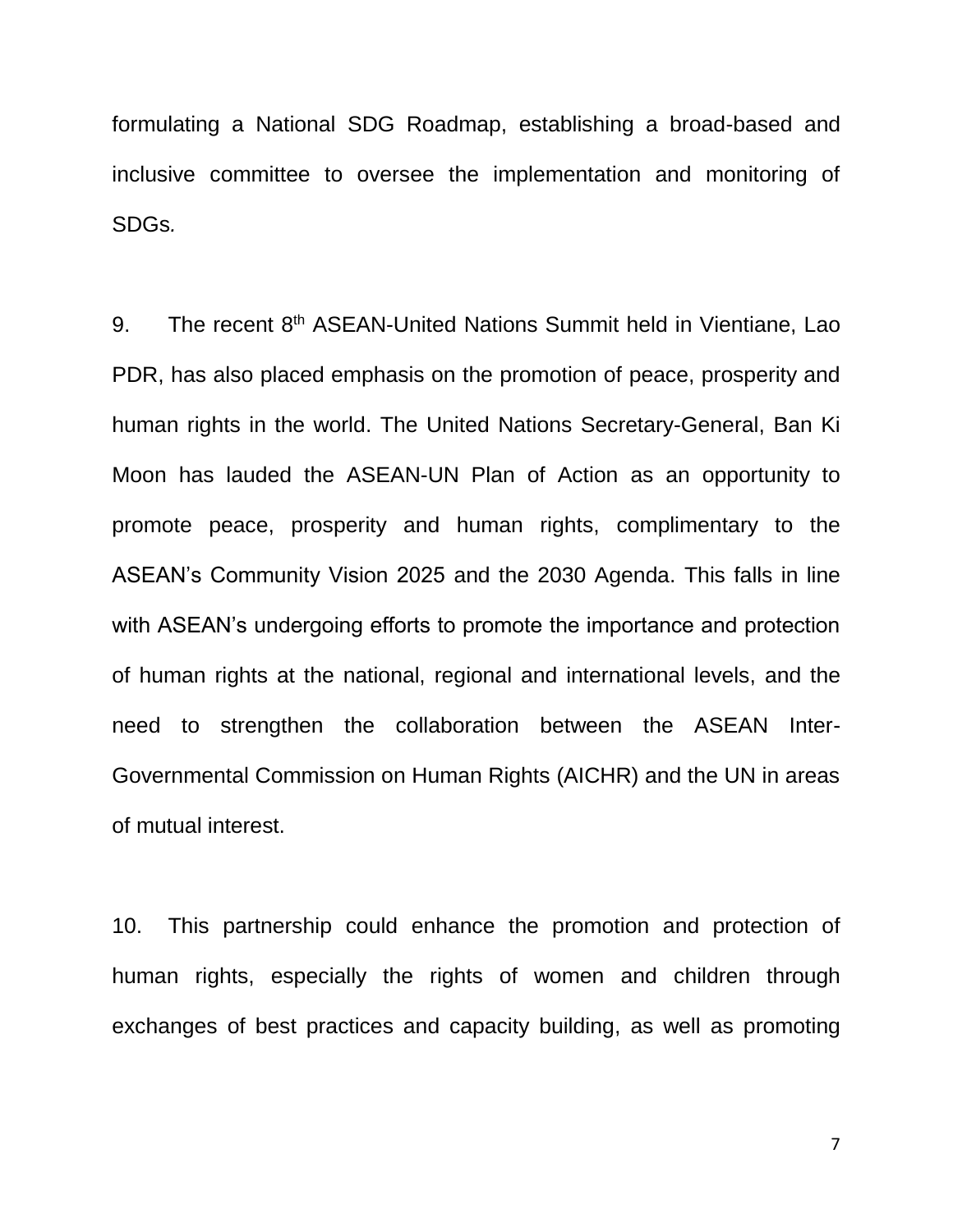ASEAN's interest and welfare in line with the ASEAN Community Vision 2025.

Distinguished Guests, Ladies and Gentlemen,

11. There are bound to be challenges old and new in this increasingly difficult environment. Nevertheless, Malaysia is committed to become a developed nation and to the protection of human rights. It is our hope and aspiration that while we are striving for economic growth and prosperity, the wellbeing of the *rakyat* are also elevated to a higher standard. These two elements - development and human rights - should be mutually reinforced for us to have a better, meaningful future.

Distinguished Guests, Ladies and Gentlemen,

12. I hope that today's panel discussion will provide valuable insights and inputs into promoting Human Rights in Malaysia: Towards a Developed Nation Status and I encourage everyone to actively participate in the ensuing discussions and help us to achieve our goals in a holistic manner that benefits all.